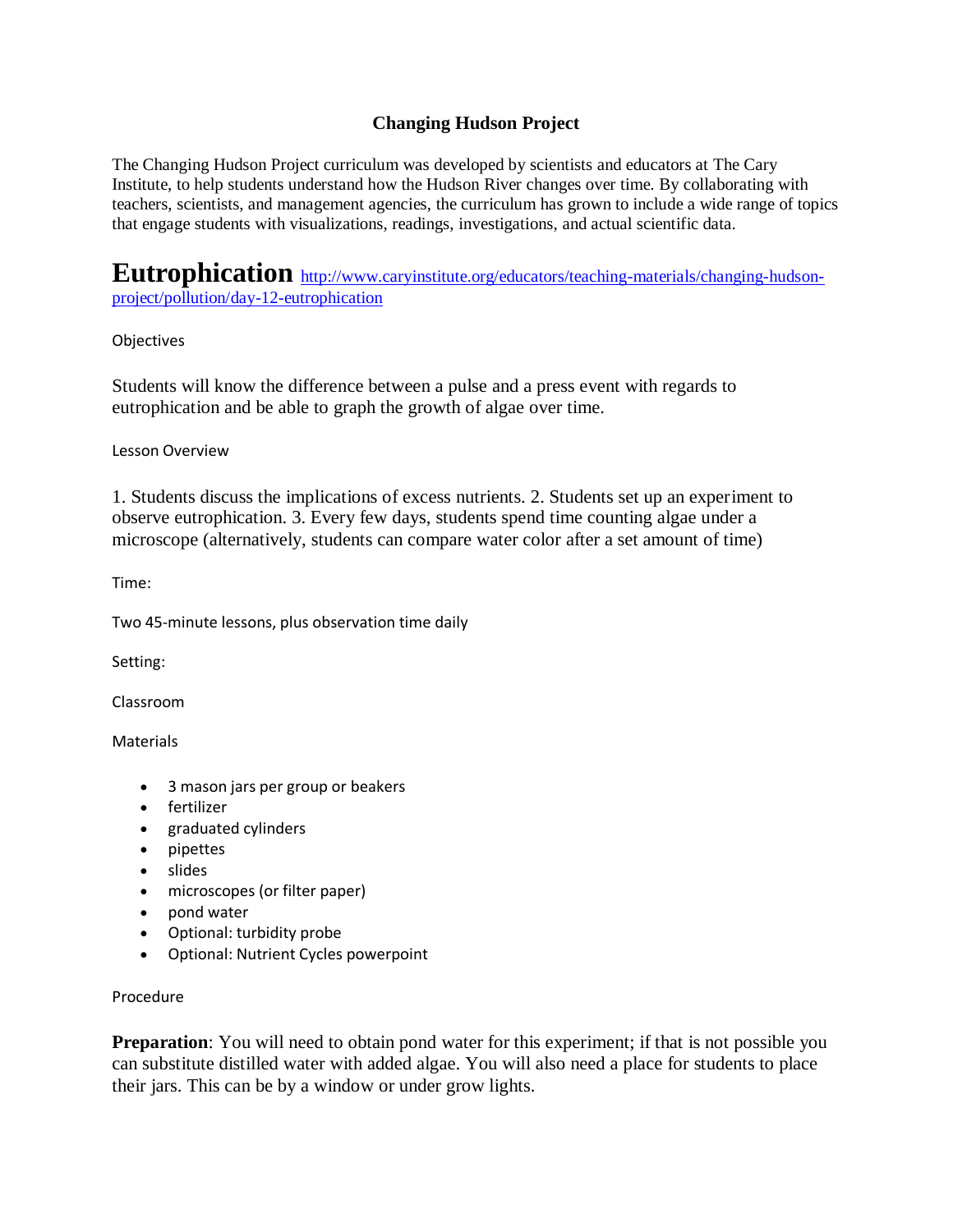**Engagement**: Ask students if they think it can be harmful to have too much of a resource? Examples for us include food and water. Discuss with students ways in which too much of a resource can be harmful to aquatic ecosystems.

**Exploration**: Have students set up experiments in groups. Each group will get three mason jars and a sample of pond water. Students should stir pond water and then pour the same amount into the three mason jars. Students should make observations about the amount of algae in each jar. Each student should obtain a slide and a microscope, and spend some time counting the number of algal cells they see. A turbidity probe is another option. Students should record their data in a data table. If you don't want to follow the procedure on the lab sheet with the microscope, you can 'quantify' the color of the water in the following manner: filter a sample of the pond water (generally 150-200 mL) through a paper filter, and then take a picture of the filter for future reference. The filter paper can be kept for later comparison as well.

Students will then add the amount of recommended fertilizer to jar 2, which will be the pulse jar. Jar 3 will be the press jar. Jar 1 will be the control and no fertilizer will be added. Student should place their jars in a place with adequate sunlight and will observe them for the next two weeks. Each time the students observe their jars they should fill out another data table and add more fertilizer to the press jar.

**Explanation**: Students should notice a spike in algal growth in jars 2 and 3. This can lead to a class discussion of algal blooms and their effects. Within the last century, humans have more than doubled the amount of fixed nitrogen that is pumped into the atmosphere every year. In addition to acid rain, nitrogen pollution contributes to the formation of ground level ozone (which can cause breathing problems), too much nitrogen in forests, groundwater contamination, and eutrophication of coastal waters.

Eutrophication is a process in which the ecosystem is enriched by nutrients, encouraging excess plant growth. This plant growth often strips the water of necessary oxygen, since microbes use up the oxygen as they decompose the excess plant material. Although eutrophication is a natural form of succession which usually takes hundreds or thousands of years, it can be enhanced through human inputs of nutrients. We call this 'cultural eutrophication'. As the pond becomes covered with surface vegetation, the organic matter settles at the bottom, slowly filling up the pond and causing low dissolved oxygen levels as decomposition takes place.

By increasing the amount of nutrients in an ecosystem, human activity can increase the rate of eutrophication. Fertilizers (including lawn fertilizer), pollution from sewers or septic tanks, agricultural runoff, and runoff from impervious surfaces can increase nutrient loads to the point where a pond becomes toxic. Algal blooms, anoxic conditions, and decreased biodiversity can result. Students have probably seen hyper-eutrophic ponds or lakes in the area, which are easy to spot, since they are often covered with a green layer of algae or other plant material.

**Extension**: After some time students should notice that jar 2 will recover from the large amount of algae while jar 3 will not. This can lead to a class discussion of the effect of a one time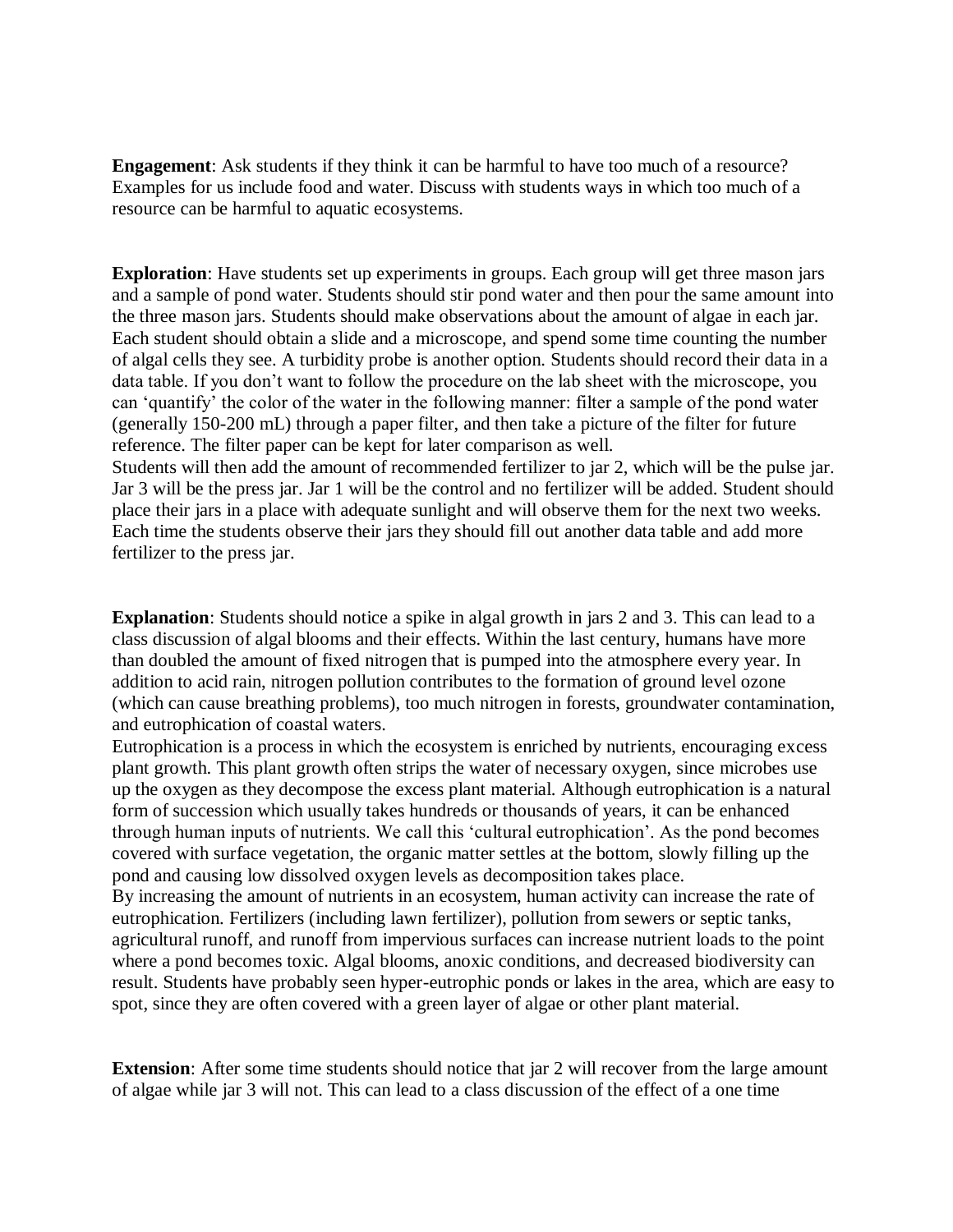pollution incident verse the continued pollution of a body of water. Students can use the ' Eutrophication' reading as background for this lab. A powerpoint on nutrient cycles is also provided as extension material.

**Evaluation**: Students can graph their data, making a graph of amount of algae vs. time and plotting all three lines on one graph. They should submit the graph along with the experimental results and answers to the discussion questions. Make sure students can explain why algal growth increased, and what the possible implications of this might be for the aquatic system.

### Lesson Resources

- [Worksheet](http://www.caryinstitute.org/sites/default/files/public/downloads/lesson-plans/4C3_eutrophication_worksheet.pdf) (pdf, 62 KB)
- [Nutrient Cycles in the Hudson Powerpoint](http://www.caryinstitute.org/sites/default/files/public/downloads/lesson-plans/4C3_eutrophication_nutrient_cycles_ppt.pdf) (pdf, 7 MB)
- [Worksheet answer key](http://www.caryinstitute.org/sites/default/files/public/downloads/lesson-plans/4C3_eutrophication_answer_key.pdf) (pdf, 15 KB)

### NYS Standards

MST 1 - Mathematical analysis, scientific inquiry, and engineering design

MST 4- Physical setting, living environment and nature of science

MST 6- Interconnectedness of mathematics, science, and technology (modeling, systems, scale, change, equilibrium, optimization)

MST 7- Problem solving using mathematics, science, and technology (working effectively, process and analyze information, presenting results)

Benchmarks for Science Literacy

1B Scientific Inquiry

2A Patterns and Relationships

5E Flow of Matter and Energy

11C Constancy and Change

12B Computation and Estimation

12D Communication Skills

**Related Reading** [Eutrophication](http://www.caryinstitute.org/educators/teaching-materials/changing-hudson-project/eutrophication)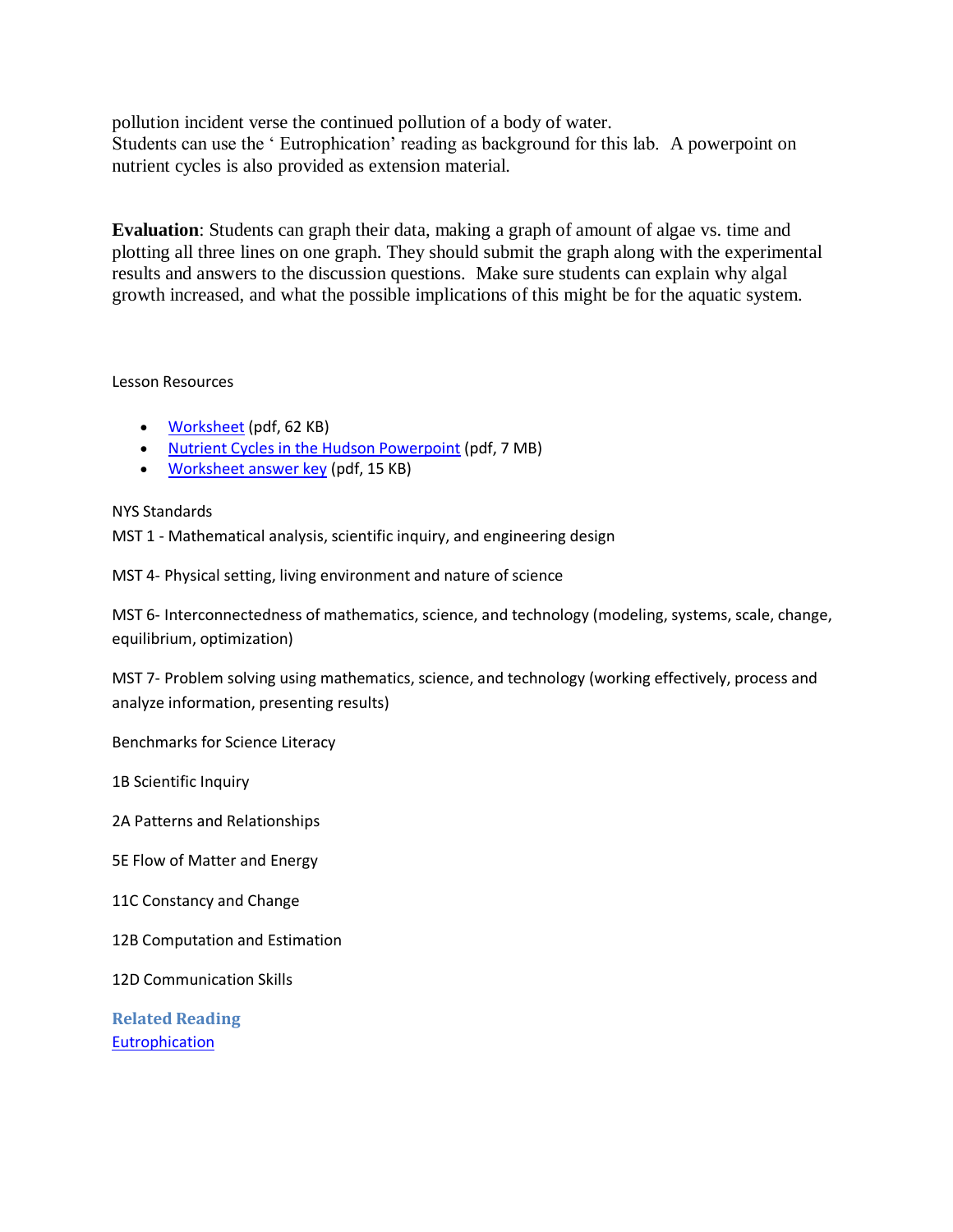# **Pollution: Eutrophication in the Hudson River**

[http://www.caryinstitute.org/educators/teaching-materials/changing-hudson-project/pollution/day-13](http://www.caryinstitute.org/educators/teaching-materials/changing-hudson-project/pollution/day-13-hudson-and-eutrophication) [hudson-and-eutrophication](http://www.caryinstitute.org/educators/teaching-materials/changing-hudson-project/pollution/day-13-hudson-and-eutrophication)

## **Objectives**

Students will know the history of nutrient loading in the Hudson River, the consequences, and be able to recommend ways to reduce the levels of nitrogen and phosphorous in the future.

# Lesson Overview

1. Students will discuss the implications of nutrient pollution on aquatic ecosystems. 2. Students will read and answer questions.

- Time: One 45-minute period Setting: Classroom **Materials** 
	- Copies of worksheet

Procedure

**Engage**: Ask: What are the implications of high levels of nutrients in an aquatic system? Based on their experience with previous lessons, they should be able to answer this question. Ask: Do you think the Hudson is eutrophic? How could you find out?

**Explore:** Students will use the accompanying reading and graphs to answer a variety of questions about the nutrient levels in the Hudson River.

**Explain**: The Hudson River has always had problems with pollution, but the focus has shifted in the last twenty years from toxic substances to the control of nutrient pollution and consequent eutrophication. More than sixty percent of coastal waters in the U.S. are moderately to severely degraded by nutrient pollution, most of which originates in the interior of the U.S. Eutrophication from excess nutrients leads to decreasing biodiversity, increasing frequency of algal blooms, and degradation of water quality due to reduced dissolved oxygen levels. In the Hudson River, primary productivity has increased dramatically since the 1970s, and is considered eutrophic.

**Extend**: Students could research connections with human health.